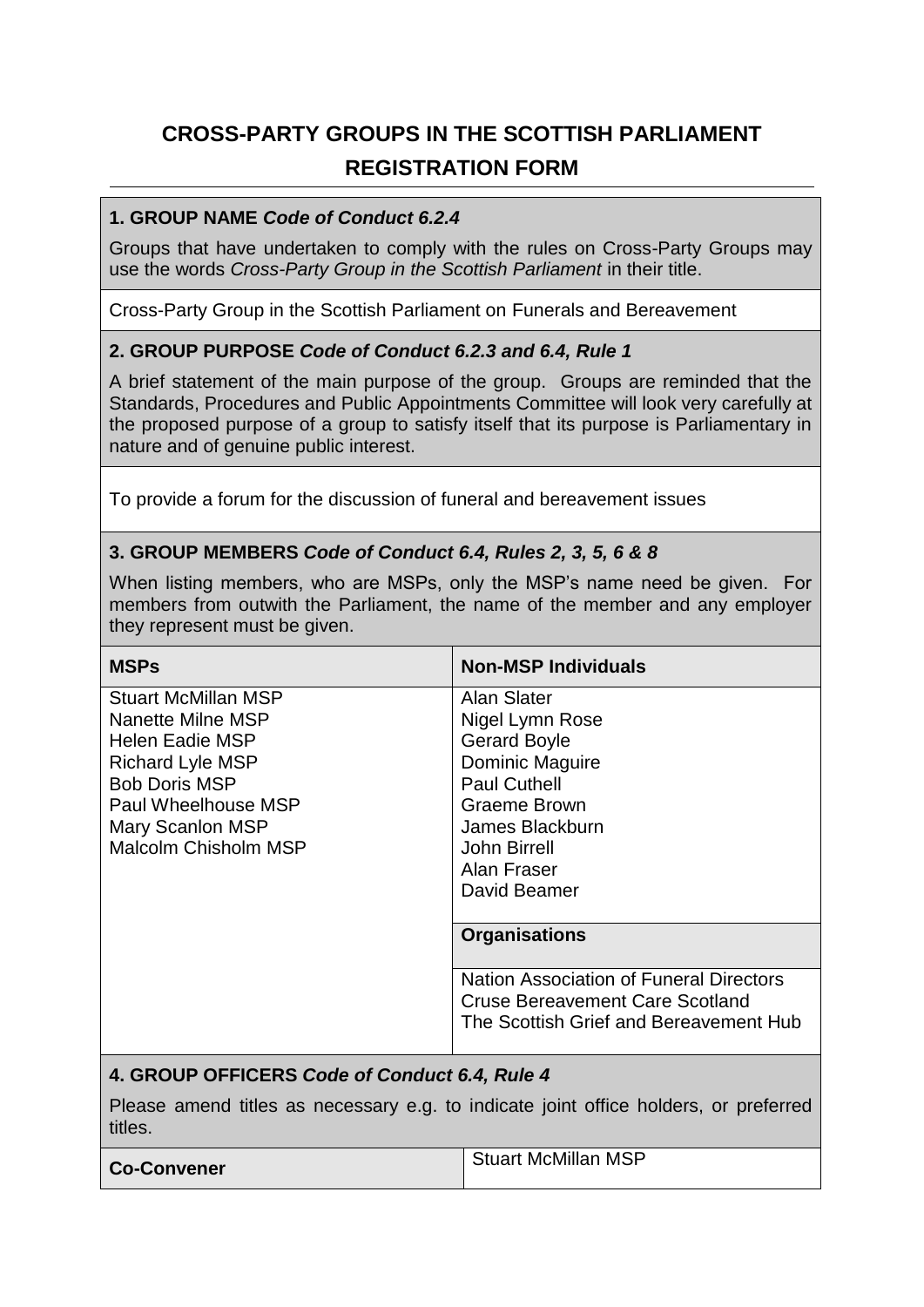| <b>Co-Convener</b> | <b>Nanette Milne MSP</b> |
|--------------------|--------------------------|
| <b>Secretary</b>   | David Beamer             |
| <b>Treasurer</b>   |                          |

# **5. FINANCIAL OR OTHER BENEFITS RECEIVED** *Code of Conduct 6.3.1 & 6.3.7*

The group must register any financial or other material benefit received by the group from whatever source, where the value of the financial sum or benefit from any single source exceeds £500 in any one calendar year. This includes donations, sponsorship, subscriptions, hospitality, gifts, visits, provision of services or accommodation or staff assistance. The value of use of Parliamentary facilities need not be registered.

The details requiring to be registered include a brief description of the benefit, the approximate monetary value, the date on which it was received and the source from which it came. Where a consultancy organisation provides benefits, the client on whose behalf these are provided should be named.

| <b>Date</b> | <b>Amount</b> | <b>Description</b>                                                                                                                                                                                                                 |
|-------------|---------------|------------------------------------------------------------------------------------------------------------------------------------------------------------------------------------------------------------------------------------|
| Annual      | <b>VAT</b>    | £5,400 plus   The National Association of Funeral Directors pays<br>Brevia Consulting to provide administrative services to<br>the Group. David Beamer, a Director of Brevia<br>Consulting, is the elected Secretary of the Group. |

# **6. GROUP SUBSCRIPTION** *Code of Conduct 6.4, Rule 9*

Where a group charges or proposes to charge a subscription, this must be reasonable and the same for all members. The amount of the subscription should be registered and the purposes for which it is intended to use the subscription.

**Amount per group member per year** N/A

# **7. GROUP STAFF AS PARLIAMENTARY PASS HOLDERS**

If a group makes use of staff issued with a Parliamentary pass, any paid activity undertaken by those staff where the employer benefits from the pass holder's access to the Parliament must be registered. There is no need to state the amount of remuneration. The requirement relates both to staff employed directly by the group and to staff employed by an outside organisation to provide assistance to the group.

| <b>Staff name</b>                            | N/A |
|----------------------------------------------|-----|
| Title of post                                |     |
| Name and address of employer<br>organisation |     |
| Type of employer organisation                |     |